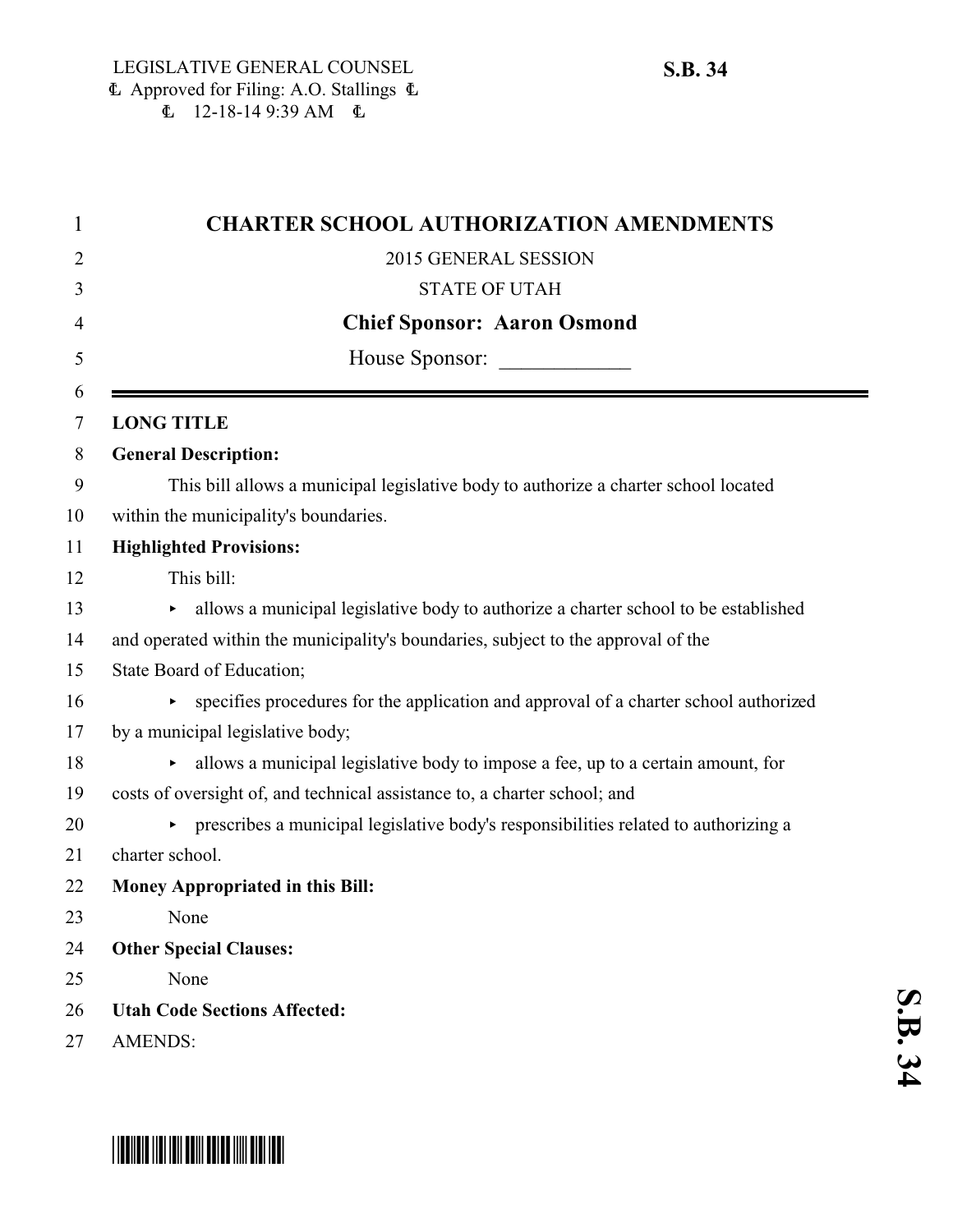<span id="page-1-0"></span>**S.B. 34 12-18-14 9:39 AM**

| 53A-1a-501.3, as last amended by Laws of Utah 2014, Chapter 363                          |
|------------------------------------------------------------------------------------------|
| <b>ENACTS:</b><br>53A-1a-524, Utah Code Annotated 1953                                   |
| Be it enacted by the Legislature of the state of Utah:                                   |
| Section 1. Section 53A-1a-501.3 is amended to read:                                      |
| 53A-1a-501.3. Definitions.                                                               |
| As used in this part:                                                                    |
| (1) "Asset" means property of all kinds, real and personal, tangible and intangible, and |
| includes:                                                                                |
| $(a)$ cash;                                                                              |
| (b) stock or other investments;                                                          |
| (c) real property;                                                                       |
| (d) equipment and supplies;                                                              |
| (e) an ownership interest;                                                               |
| (f) a license;                                                                           |
| (g) a cause of action; and                                                               |
| (h) any similar property.                                                                |
| (2) "Board of trustees of a higher education institution" or "board of trustees" means:  |
| (a) the board of trustees of:                                                            |
| (i) the University of Utah;                                                              |
| (ii) Utah State University;                                                              |
| (iii) Weber State University;                                                            |
| (iv) Southern Utah University;                                                           |
| (v) Snow College;                                                                        |
| (vi) Dixie State University;                                                             |
| (vii) Utah Valley University; or                                                         |
| (viii) Salt Lake Community College; or                                                   |
| (b) the campus board of directors of a college campus within the Utah College of         |
| Applied Technology.                                                                      |
| (3) "Charter agreement" or "charter" means an agreement made in accordance with          |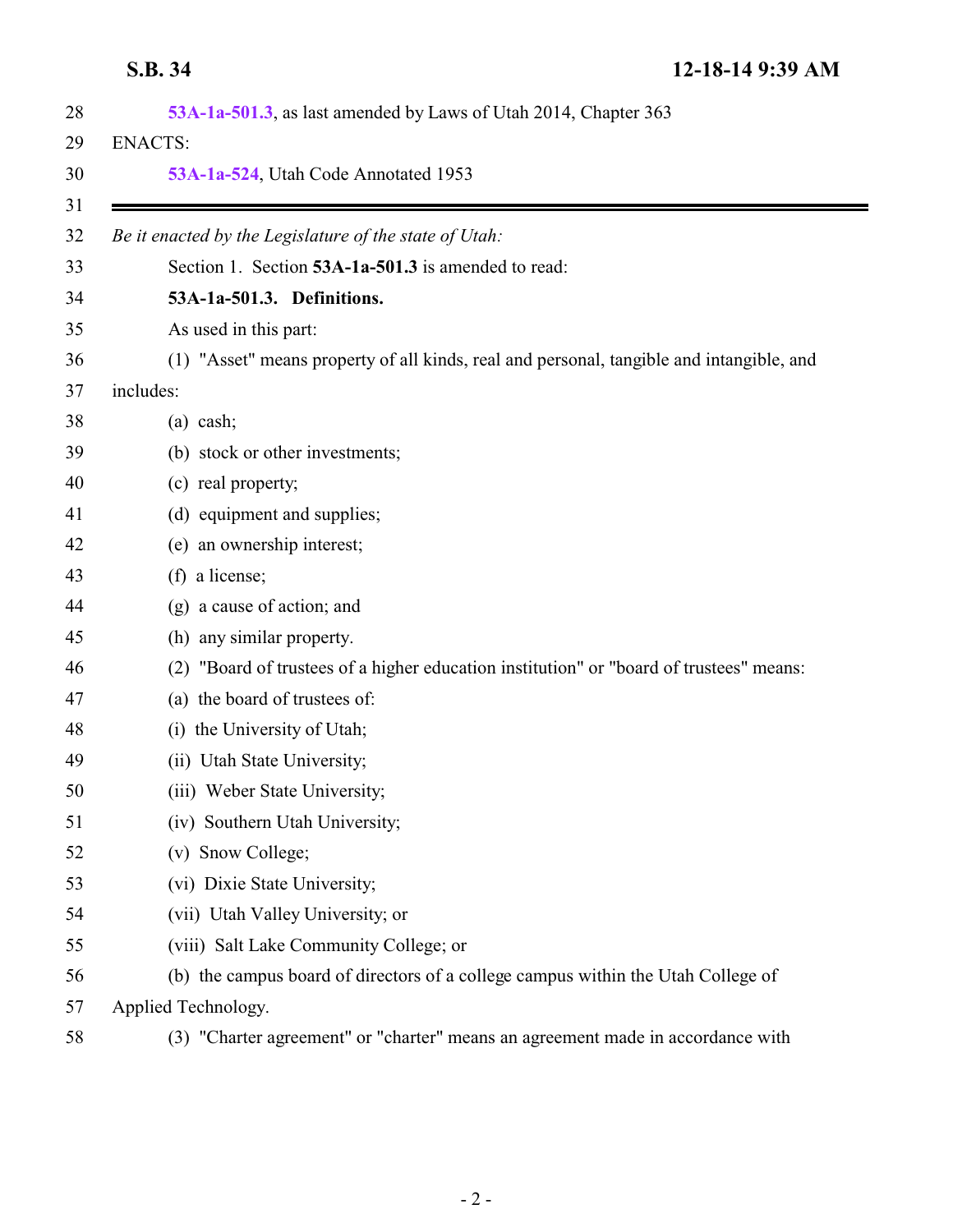## <span id="page-2-0"></span>**12-18-14 9:39 AM S.B. 34**

| 59 | Section 53A-1a-508, that authorizes the operation of a charter school.                                               |
|----|----------------------------------------------------------------------------------------------------------------------|
| 60 | (4) "Charter school authorizer" or "authorizer" means the State Charter School Board, a                              |
| 61 | local school board, $\lceil \sigma r \rceil$ the board of trustees of a higher education institution, or a municipal |
| 62 | legislative body that authorizes the establishment of a charter school.                                              |
| 63 | (5) "Governing board" means the board that operates a charter school.                                                |
| 64 | "Municipal legislative body" means the council of a city or town in any form of<br>(6)                               |
| 65 | municipal government.                                                                                                |
| 66 | Section 2. Section 53A-1a-524 is enacted to read:                                                                    |
| 67 | 53A-1a-524. Charter schools authorized by a municipal legislative body --                                            |
| 68 | Application process -- Board of trustees responsibilities.                                                           |
| 69 | (1) Subject to the approval of the State Board of Education, an applicant identified in                              |
| 70 | Section 53A-1a-504 may enter into an agreement with a municipal legislative body authorizing                         |
| 71 | the applicant to establish and operate a charter school within the boundaries of the                                 |
| 72 | municipality.                                                                                                        |
| 73 | (2) (a) An applicant applying for authorization from a municipal legislative body to                                 |
| 74 | establish and operate a charter school shall provide a copy of the application to the State                          |
| 75 | Charter School Board and the local school board of the school district in which the proposed                         |
| 76 | charter school will be located either before or at the same time the applicant files the                             |
| 77 | application with the municipal legislative body.                                                                     |
| 78 | (b) The State Charter School Board and the local school board may review the                                         |
| 79 | application and offer suggestions or recommendations to the applicant or the municipal                               |
| 80 | legislative body before the municipal legislative body acts on the application.                                      |
| 81 | (c) The municipal legislative body shall give due consideration to suggestions or                                    |
| 82 | recommendations made by the State Charter School Board or the local school board under                               |
| 83 | Subsection $(2)(b)$ .                                                                                                |
| 84 | (3) (a) If a municipal legislative body approves an application to establish and operate                             |
| 85 | a charter school, the municipal legislative body shall submit the application to the State Board                     |
| 86 | of Education.                                                                                                        |
| 87 | (b) The State Board of Education shall, by majority vote, approve or deny an                                         |
| 88 | application approved by a municipal legislative body within 60 days of receipt of the                                |
| 89 | application.                                                                                                         |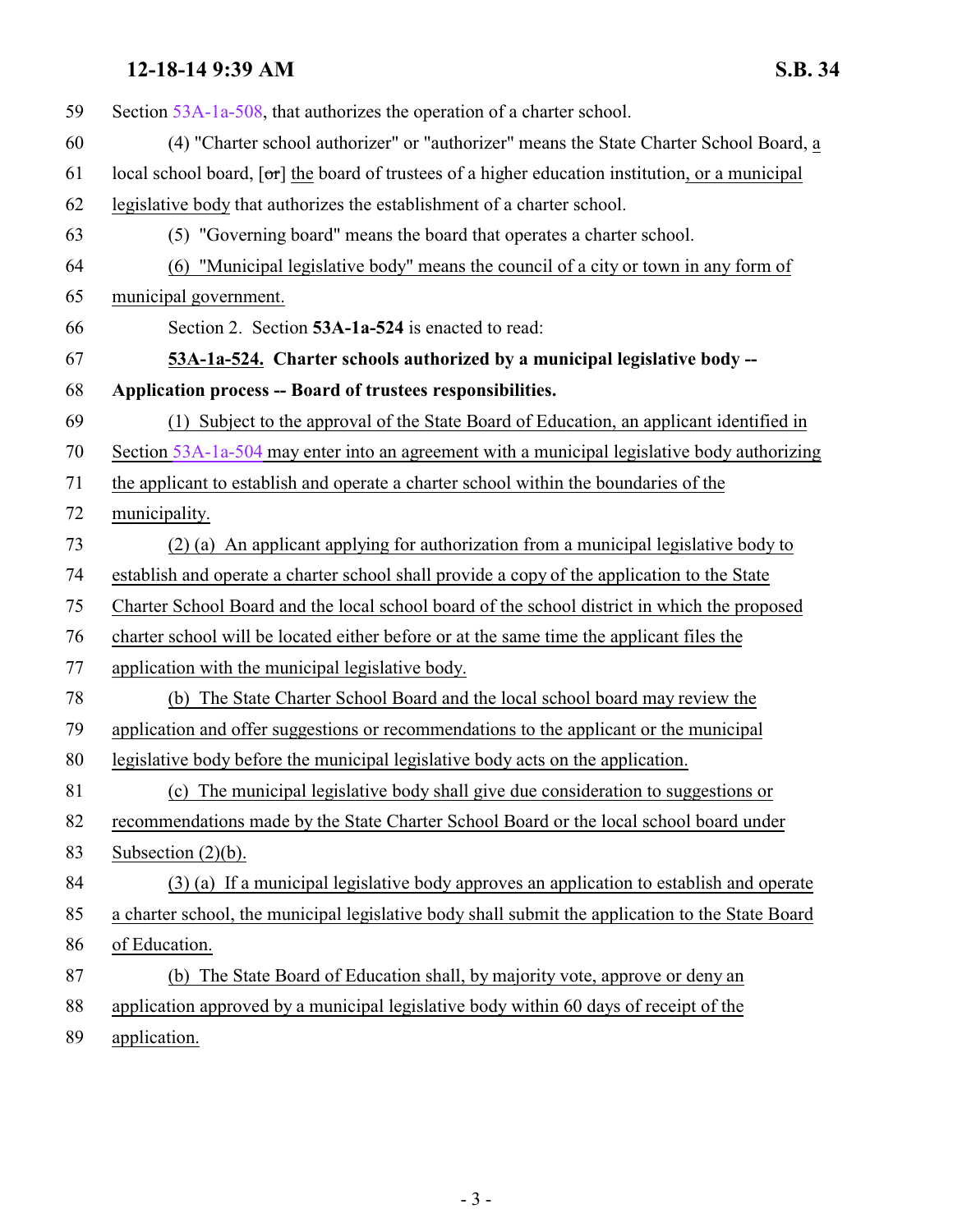| 90  | (c) The State Board of Education's action under Subsection $(3)(b)$ is final action subject       |
|-----|---------------------------------------------------------------------------------------------------|
| 91  | to judicial review.                                                                               |
| 92  | (4) The State Board of Education shall make a rule providing a time line for the                  |
| 93  | opening of a charter school following the approval of a charter school application by a           |
| 94  | municipal legislative body.                                                                       |
| 95  | (5) After approval of a charter school application, the applicant and the municipal               |
| 96  | legislative body shall set forth the terms and conditions for the operation of the charter school |
| 97  | in a written charter agreement.                                                                   |
| 98  | (6) (a) The school's charter may include a provision that the charter school pay an               |
| 99  | annual fee for the municipal legislative body's costs in providing oversight of, and technical    |
| 100 | support to, the charter school in accordance with Subsection (7).                                 |
| 101 | (b) In the first two years that a charter school is in operation, an annual fee described in      |
| 102 | Subsection $(6)(a)$ may not exceed the product of 3% of the revenue the charter school receives   |
| 103 | from the state in the current fiscal year.                                                        |
| 104 | (c) Beginning with the third year that a charter school is in operation, an annual fee            |
| 105 | described in Subsection $(6)(a)$ may not exceed the product of 1% of the revenue a charter        |
| 106 | school receives from the state in the current fiscal year.                                        |
| 107 | (d) An annual fee described in Subsection $(6)(a)$ shall be:                                      |
| 108 | paid to the municipality; and<br>(i)                                                              |
| 109 | (ii) expended as directed by the municipal legislative body.                                      |
| 110 | A municipal legislative body shall:<br>(7)                                                        |
| 111 | (a) annually review and evaluate the performance of a charter school authorized by the            |
| 112 | municipal legislative body and hold the school accountable for the school's performance;          |
| 113 | (b) monitor a charter school authorized by the municipal legislative body for                     |
| 114 | compliance with federal and state laws, rules, and regulations; and                               |
| 115 | (c) provide technical support to a charter school authorized by the municipal legislative         |
| 116 | body to assist the school in understanding and performing the school's charter obligations.       |
| 117 | (8) Before a municipal legislative body accepts a charter school application, the                 |
| 118 | municipal legislative body shall, in accordance with State Board of Education rules, establish    |
| 119 | and make public the municipal legislative body's:                                                 |
| 120 | (a) application requirements, in accordance with Section $53A-1a-504$ ;                           |